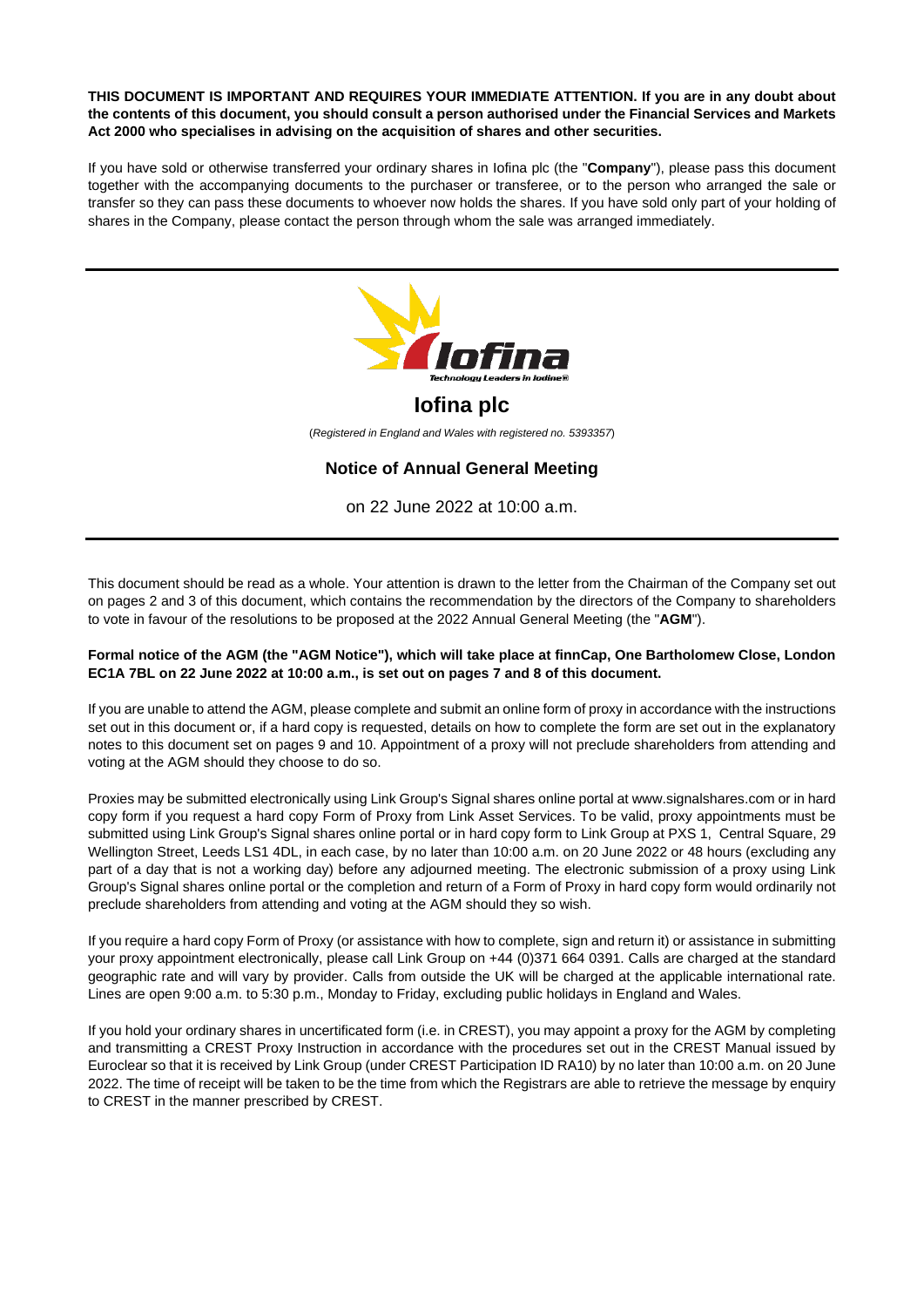

**Directors** Lance Baller (*Chairman*) Dr Thomas Becker Malcolm Lewin Dr William Bellamy J. Frank Mermoud Mary Fallin Christensen

**Registered Office** 48 Chancery Lane London WC2A 1JF

27 May 2022

Dear Shareholder

## **1. Annual General Meeting 2022**

I have pleasure in enclosing the Notice of the Annual General Meeting ("**AGM Notice**" or "**AGM**", as the context requires) of Iofina plc (the "**Company**" or "**Iofina**") which will be held at finnCap, One Bartholomew Close, London EC1A 7BL on 22 June 2022 at 10:00 a.m. The AGM Notice is set out on pages 7 and 8 of this document and an explanation of the business to be considered and voted on at the AGM is set out in the Appendix on pages 4 to 6.

## **2. Attendance at AGM**

I am pleased, for the first time in three years, to be able to invite shareholders to attend our AGM in person on 22 June 2022. The AGM is an important event in the Company's corporate calendar, providing an opportunity for the Board to engage with shareholders and for shareholders to pass the necessary resolutions for the conduct of the business and affairs of the Company.

While it is currently anticipated that there will be no restrictions on social contact or meeting format at the time of the AGM, shareholders should carefully consider whether or not it is appropriate to attend the AGM. The health and safety of our shareholders and colleagues is always our utmost priority, and we therefore request that no shareholder attends the AGM if they are experiencing any COVID-19 symptoms or have recently been in contact with anyone who has tested positive.

While we do not anticipate any changes to the arrangements set out above, it is possible that the Company may be required to change the arrangements for the AGM at short notice should Government guidance change or restrictions be reintroduced to prevent the spread of COVID-19. While unlikely, in such circumstances Iofina may be required to hold the meeting entirely in electronic form, without shareholders being able to attend the meeting in person. If this is the case, we would communicate this to the London Stock Exchange via a Regulatory Information Service announcement and publish the relevant information on the Company's website.

*Directions: The AGM will be held at finnCap, whose offices are located at One Bartholomew Close, London EC1A 7BL. Anticipating that most attendees will use public transport, the easiest way to the AGM venue is, from the direction of St Paul's underground station, to travel left along Newgate Street and turn right into King Edward Street, travel along King Edward Street and turn left into Little Britain. The venue will be on the righthand side of the corner of Little Britain and attendees should travel alongside the venue until reaching the entrance.*

# **3. Resolutions**

In addition to the routine business, we are asking shareholders to approve three items of special business at the AGM. An explanation of all items of ordinary and special business is set out in the Appendix to this letter.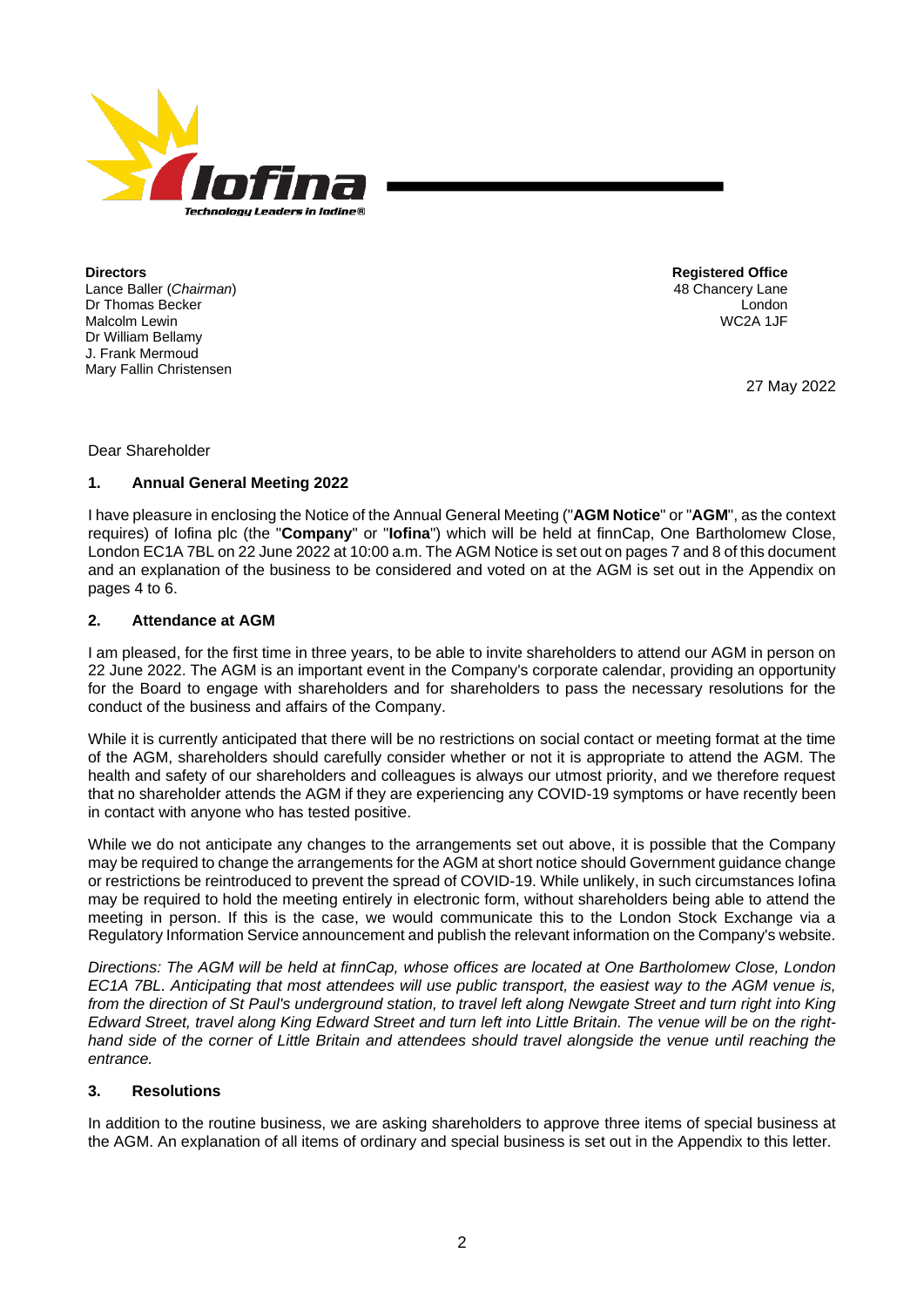# **4. Action to be taken**

It is important to Iofina that shareholders have the opportunity to vote on the AGM resolutions, even if they are unable to attend in person. Shareholders can submit proxies for the 2022 AGM electronically by logging in to [www.signalshares.com.](https://www.signalshares.com/) Electronic proxy appointments must be received by the Company's Registrar no later than 10:00 a.m. on 20 June 2022 (or not less than 48 hours before the time fixed for any adjourned meeting).

Iofina is committed to reducing paper and improving efficiency in its shareholder communications. Given this, you will not receive a hard copy form of proxy for the 2022 AGM in the post automatically.

If you require a hard copy Form of Proxy (or assistance with how to complete, sign and return it) or assistance in submitting your proxy appointment electronically, please call Link Group on +44 (0)371 664 0391. Calls are charged at the standard geographic rate and will vary by provider. Calls from outside the UK will be charged at the applicable international rate. Lines are open 9:00 a.m. to 5:30 p.m., Monday to Friday, excluding public holidays in England and Wales.

If you hold your ordinary shares in uncertificated form (i.e. in CREST), you may appoint a proxy for the AGM by completing and transmitting a CREST Proxy Instruction in accordance with the procedures set out in the CREST Manual issued by Euroclear so that it is received by the Registrars (under CREST Participation ID RA10) by no later than 10:00 a.m. on 20 June 2022. The time of receipt will be taken to be the time from which the Registrars are able to retrieve the message by enquiry to CREST in the manner prescribed by CREST.

You are encouraged to appoint the Chairman of the AGM as your proxy.

## **5. Formal business and Board recommendation**

The AGM Notice is set out on pages 7 and 8, with full details of the resolutions to be proposed at the AGM contained in the Appendix on pages 4 to 6 of this document.

The Board believes that all of the resolutions to be put to the meeting are in the best interests of the Company's members as a whole and will promote the success of the Company for their and its other stakeholders' benefit. The Board unanimously recommends that you vote in favour of the resolutions to be put to the meeting, as members of the Board intend to do in respect of their own beneficial shareholdings.

Thank you, on behalf of the Board, for your continued support of Iofina.

Yours faithfully

fave f. Bler

**Lance Baller** *Chairman*

Iofina plc 48 Chancery Lane London WC2A 1JF

Tel: +1 (859) 356-8000 Registered in England and Wales; Company No. 05393357

**[www.iofina.com](https://iofina.com/)**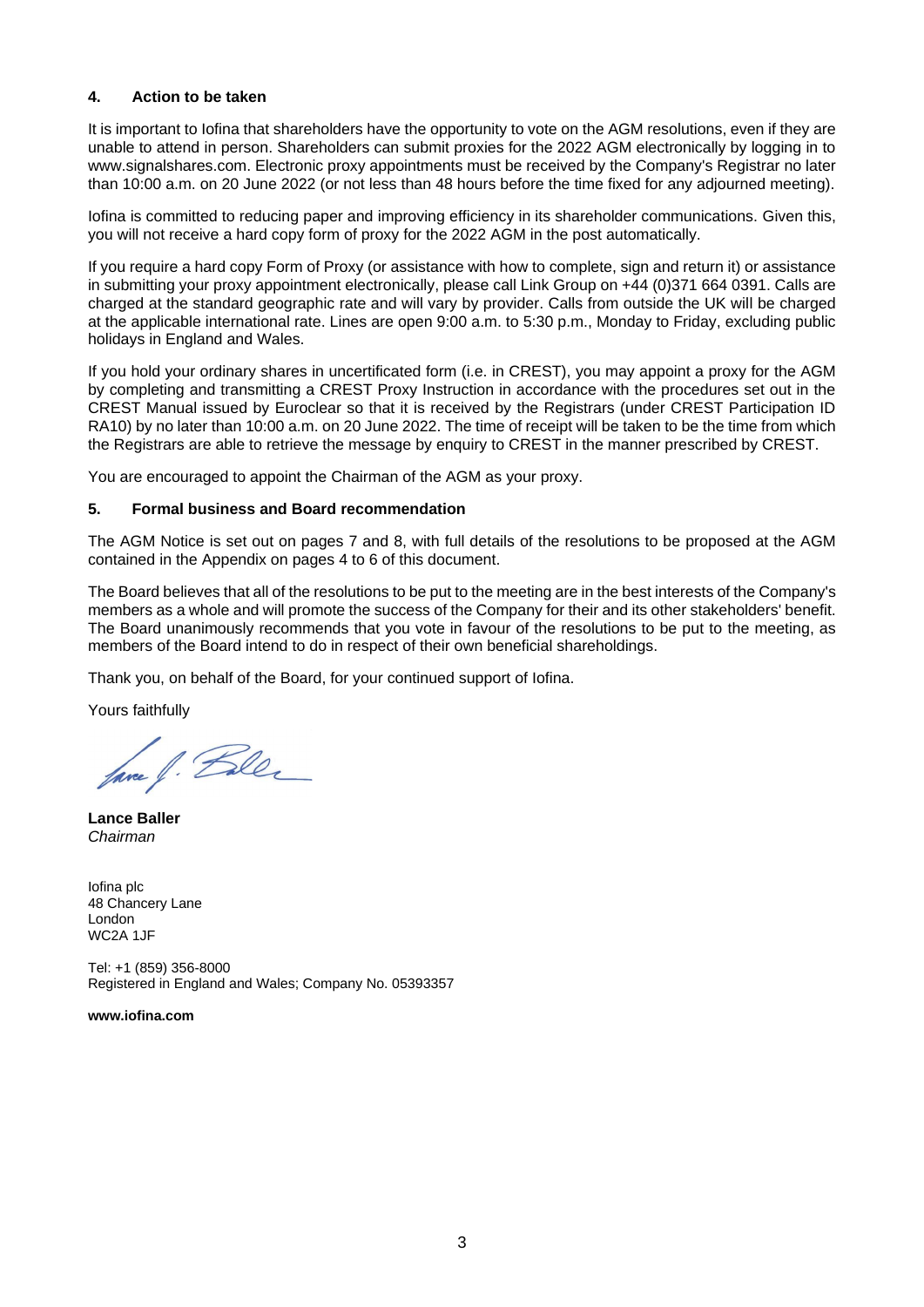# **APPENDIX**

# *Ordinary Business*

The following notes summarise the purpose of each resolution being proposed. Resolutions 1 to 5 comprise the ordinary business of the AGM and will be proposed as ordinary resolutions:

## *Report and Accounts (Resolution 1)*

The Directors are required to lay the Strategic Report, the Directors' Report, the audited accounts and the Auditor's Report before the Company in general meeting. The shareholders are therefore requested to receive and adopt the Report and Accounts for the year ended 31 December 2021.

## *Re-appointment of Directors (Resolutions 2 and 3)*

The Company's Articles of Association require that, at the AGM, one-third of the Directors (excluding any retiring Directors) shall retire. Accordingly, those Directors who have served in office for the longest period of time since their last re-appointment shall retire and, being eligible, offer themselves for re-appointment. Resolutions 2 and 3 propose their re-appointment.

## *Re-appointment of Auditor (Resolution 4)*

At each general meeting at which the accounts are laid before shareholders, the Company is required to appoint auditors to serve until the next such meeting. Resolution 4 proposes the re-appointment of UHY Hacker Young LLP as the Company's auditor and that the Directors be authorised to fix its remuneration.

## *Authority to allot shares (Resolution 5)*

By an ordinary resolution of the Company passed on 18 June 2021 at the 2021 AGM, shareholders authorised the Directors under section 551 of the Companies Act 2006 to issue equity securities without the prior consent of shareholders for a period from 18 June 2021 until the earlier of 30 June 2022 and the conclusion of the 2022 AGM. Resolution 5 proposes to authorise the Directors to allot equity securities up to a maximum nominal amount of £959,292.04 (which equates to 95,929,204 ordinary shares), being approximately 50% of the nominal value of issued share capital of the Company at 26 May 2022 (being the latest practicable date before the publication of this document).

Other than pursuant to the exercise of share options, the Directors have no present intent to issue any ordinary shares. This authority will expire on the earlier of 30 June 2023 and the conclusion of the 2023 AGM.

# *Special Business*

The following notes explain the items of special business, which will be proposed as special resolutions.

## *Disapplication of pre-emption rights (Resolution 6)*

By a special resolution of the Company passed on 18 June 2021 at the 2021 AGM, shareholders authorised the Directors to allot equity securities for cash without first being required to offer such shares to existing shareholders in proportion to their existing holdings for a period from 18 June 2021 until the earlier of 30 June 2022 and the conclusion of the 2022 AGM. It is proposed that this authority also be renewed. The authority relates to pre-emptive issues and 57,557,522 shares, which represents approximately 30% of the issued ordinary share capital of the Company at 26 May 2022 (being the latest practicable date before the publication of this document). This authority will expire on the earlier of 30 June 2023 and the conclusion of the 2023 AGM.

## *Market purchase of own shares (Resolution 7)*

It is proposed that, in common with many other UK public companies, the Company be given authority to make market purchases of its own shares, subject to specific conditions relating to price and volume.

This resolution will give the Company authority to purchase its own shares in the market up to a limit of 10% of its issued ordinary share capital, being 19,185,841 ordinary shares as calculated at 26 May 2022 (being the latest practicable date before the publication of this document). The maximum and minimum prices are stated in the resolution.

The Board will continue to monitor the capital requirements of the Company carefully and, although there are no plans to buy-back ordinary shares at the moment, the Directors consider it prudent to be able to act at short notice if the circumstances warrant it. The Board will only make use of this authority if it is satisfied that it would promote the success of the Company to do so, would result in an increase in earnings per share and accordingly that the purchase would be in the interests of shareholders.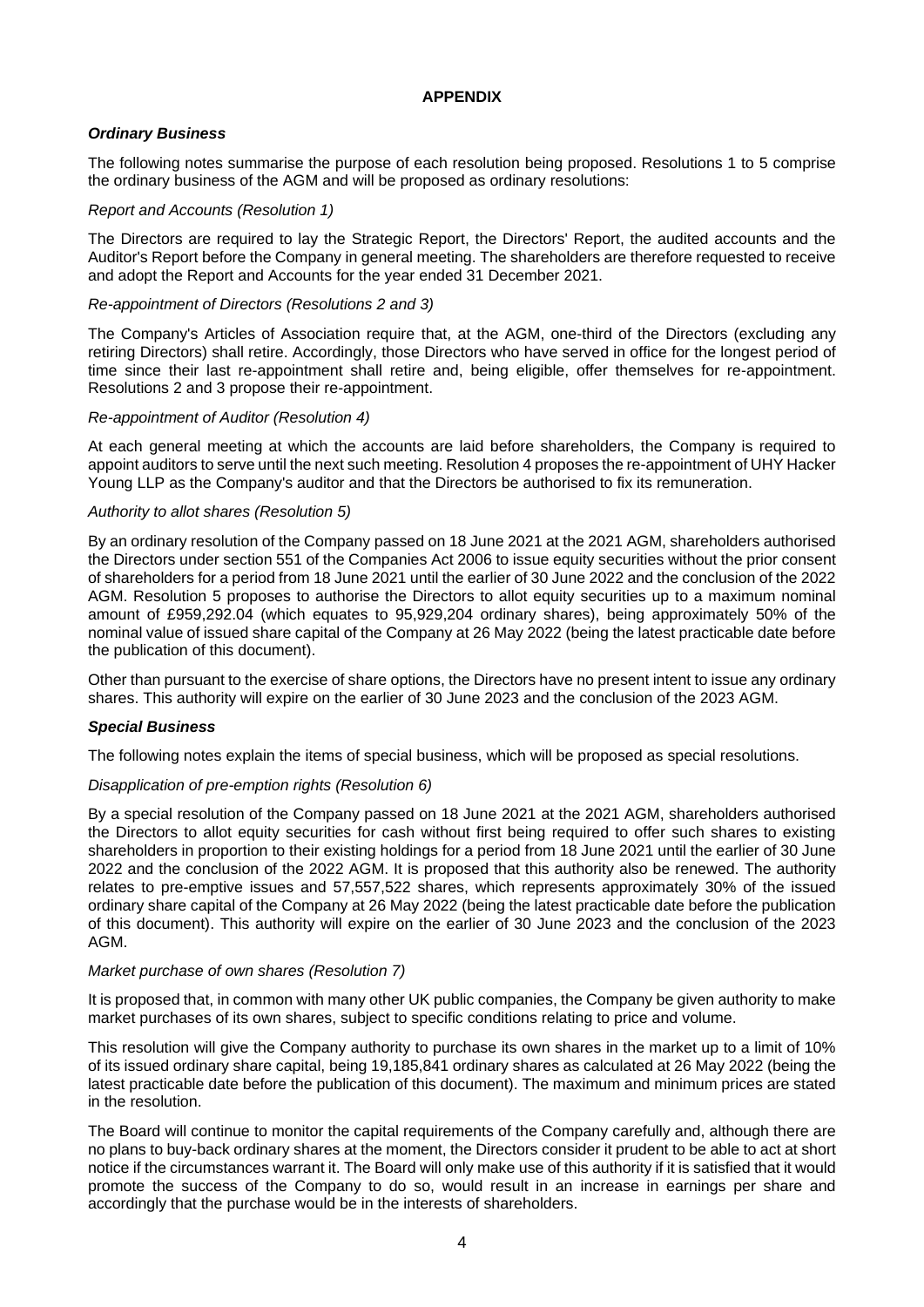As at 26 May 2022 (being the latest practicable date prior to the publication of this document), options to be satisfied by new issued shares were outstanding and not exercised over a total number of 5,000,400 ordinary shares, representing approximately 2.61% of the issued ordinary share capital at that date. It would represent approximately 2.9% of the Company's issued ordinary share capital calculated at that date if the authority to buy the Company's own shares were to be used in full.

Any purchases would be made through the London Stock Exchange and purchased shares would be cancelled (in which case the number of shares in issue would thereby be reduced) or, alternatively, held as treasury shares depending on which course of action is considered by the Directors to be in the best interests of the shareholders at that time. The Companies Act 2006 permits the Company to hold shares purchased as treasury shares rather than treat them as cancelled. Shares held in treasury may subsequently be cancelled, sold for cash or used to satisfy share options and share awards under an employees' share scheme. Once held in treasury, the Company is not entitled to exercise any rights, including the right to attend and vote at meetings, in respect of the shares. Further, no dividend or distribution of the Company's assets may be made to the Company in respect of the treasury shares.

# *Adoption of new articles of association (Resolution 8)*

It is proposed in Resolution 7, which is a special resolution, that the Company adopts new Articles of Association. The Board has concluded that a number of changes should be made to the Company's existing Articles of Association (which were last amended in June 2009) and that the most efficient way to make the changes is to adopt a fresh document as the new Articles of Association.

The principal changes between the current and proposed new Articles of Association are set out below.

Copies of the existing Articles of Association and the proposed new Articles of Association will be available for inspection on the Company's website at [https://iofina.com/shareholder-documents/.](https://iofina.com/shareholder-documents/)

## **Share warrants to bearer**

The Small Business, Enterprise and Employment Act 2015 prohibits companies from issuing share warrants to bearer ("Bearer Shares"). The authority to issue Bearer Shares and related provisions have not been incorporated into the new Articles. The Company has no Bearer Shares in issue.

# **Untraced shareholders**

Article 32 facilitates the process for the Company to unite "lost" Shareholders with their dividends and/or shares. The current Articles allow the Company, subject to certain conditions, to sell the shares of a member if, in the 12 years before such sale, at least three dividends have become payable and the member has not claimed them during that period. The current Articles require the Company to give notice of its intention to sell any untraced shares by advertisement in national and local newspapers. Under Article 32 of the proposed new Articles, the Company is required to use reasonable efforts to trace the member before sending a notice of its intention to sell any untraced shares. This could be, for example, the use of a professional asset reunification company or other tracing agent to search for Shareholders who have not kept their details up to date. This change reflects current market practice and provides greater flexibility so that the Company can improve shareholder services, while continuing to safeguard shareholder rights.

# **Electronic participation in general meetings**

Articles 48 and 49 provide that the Company may hold 'hybrid' general meetings (including annual general meetings) so that members can participate in the meeting at a physical venue or via an electronic facility. This will allow the Company to take advantage of technological advances and evolving best practice, while also considering investor sentiment. In line with the views expressed by the Investment Association and other investor bodies the changes will not permit meetings to be held solely by electronic means, so a physical meeting will still be required.

# **Voting in accordance with instructions**

Under the Companies Act 2006 (as amended by the Companies (Shareholders' Rights) Regulations 2009), a proxy is required to vote in accordance with the instructions given to them by the member who appointed them. Article 69.2 clarifies that the Company is not obliged to check whether a proxy has voted in accordance with the instructions given to them.

## **Directors below minimum through vacancies**

The current Articles provide that where the number of directors falls below the minimum number permitted, they may only act either to appoint more directors themselves or to call a general meeting so that new directors can be appointed by Shareholders. The proposed new Articles (article 100) provide greater flexibility, as they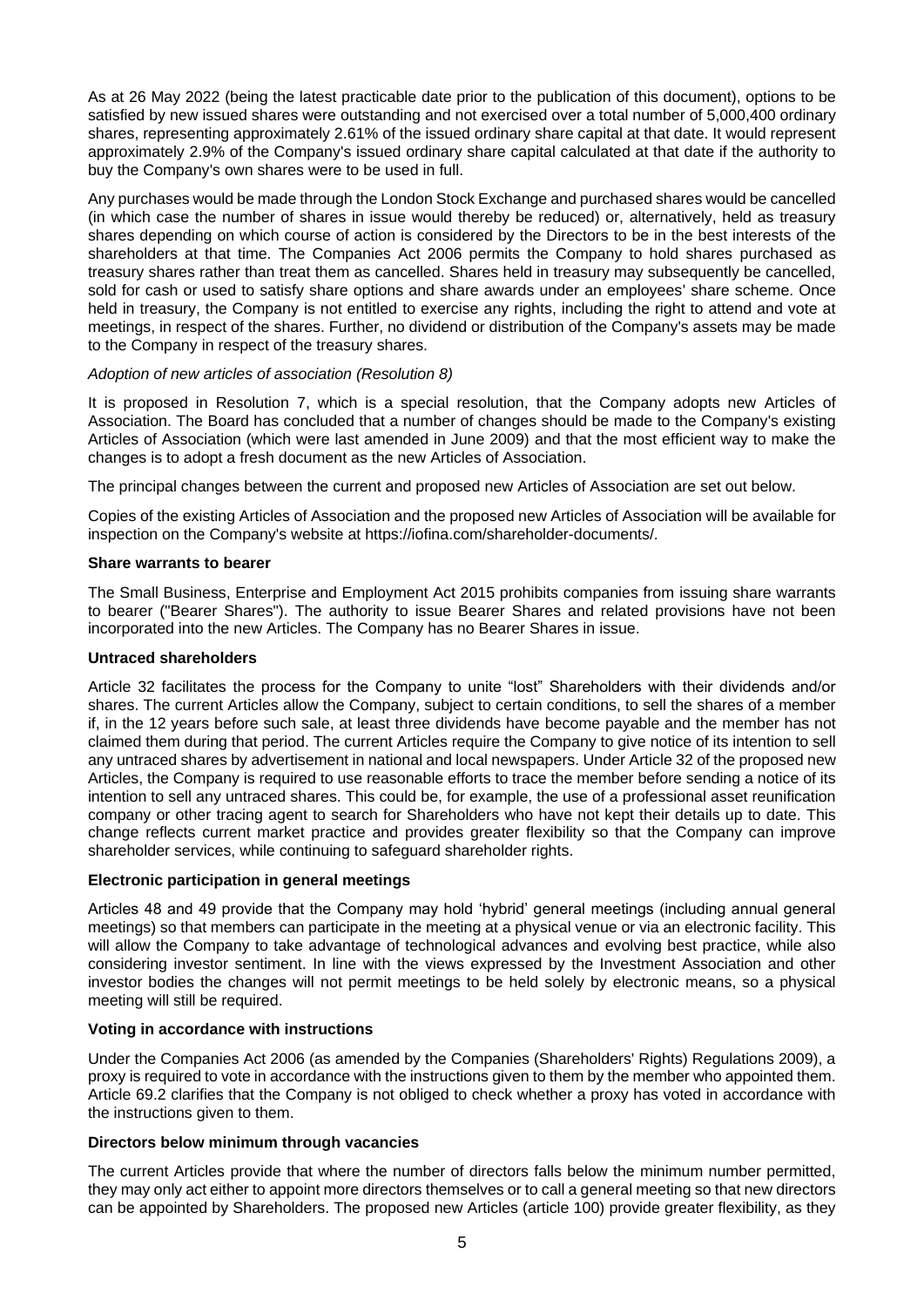allow the remaining director(s) to act notwithstanding any vacancy (including to appoint new directors or to call a general meeting to appoint new directors). The Board considers it prudent to give the Directors increased flexibility to ensure the Company has a functioning board at all times.

# **Service of notices**

The provisions in the articles (from article 138 onwards) dealing with the service of notices by and on the Company have been updated to reflect changes in technology over the last 12 years and the greater use of electronic communication, while retaining appropriate provisions relating to traditional forms of communication, such as postal services.

## **General**

As it is proposed to adopt the new Articles to make the changes noted above, the opportunity has been taken to tidy up and simplify the articles as well. Such changes include the use of more straightforward language where possible without changing the meaning (including making the language gender neutral) and removing articles which duplicate provisions in legislation.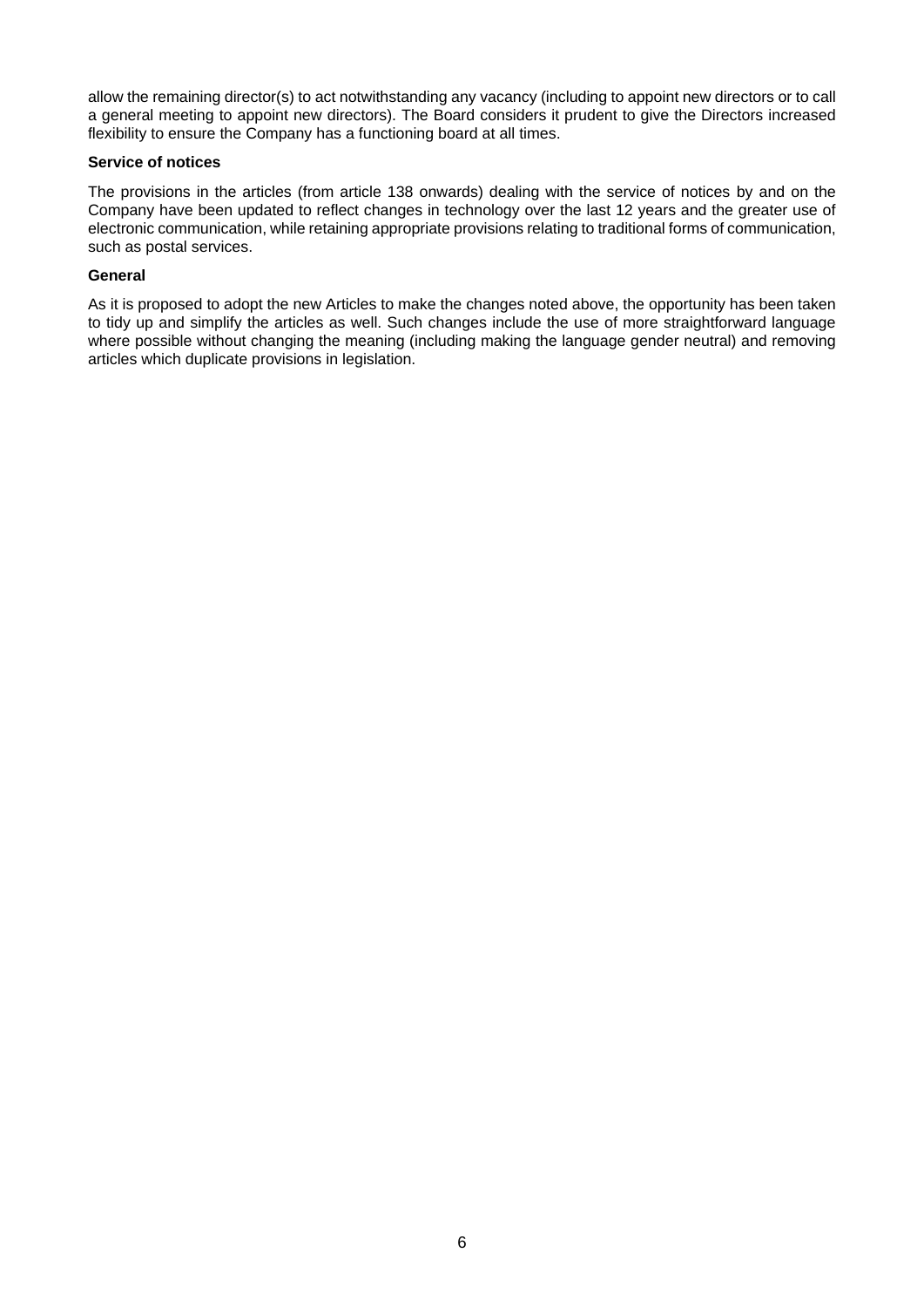

# **IOFINA PLC**

(*Registered in England and Wales with registered no. 5393357*)

# **Notice of Annual General Meeting**

NOTICE IS HEREBY GIVEN that the 2022 Annual General Meeting ("**AGM**") of Iofina plc (the "**Company**") will be held at finnCap, One Bartholomew Close, London, EC1A 7BL on 22 June 2022 at 10:00 a.m. to transact the following business:

## **Ordinary Business**

To consider and, if thought fit, to pass the following resolutions, all of which will be proposed as ordinary resolutions:

- 1. To receive and adopt the reports of the directors and the auditors and the audited financial statements of the Company for the year ended 31 December 2021.
- 2. To re-appoint Lance Baller as a director.
- 3. To re-appoint Jules Frank Mermoud as a director.
- 4. To re-appoint UHY Hacker Young LLP as the Company's auditors to hold office from the conclusion of the AGM to the conclusion of the next meeting at which the accounts are laid before the Company and to authorise the directors to determine its remuneration.
- 5. That the directors are generally and unconditionally authorised pursuant to section 551 of the Companies Act 2006 (the "**CA 2006**") to exercise all the powers of the Company to allot shares in its capital and to grant rights to subscribe for or convert any security into such shares ("**allotment rights**") up to a maximum aggregate nominal amount of £959,292.04, such authority to expire at the close of business on 30 June 2023 or, if earlier, at the conclusion of the Company's next annual general meeting (or adjournment thereof) after the passing of this resolution.

Notwithstanding such expiry, the authority shall still permit the Company to make allotments of shares or grant allotment rights in respect of offers or agreements made before such expiry, which would or might require shares to be allotted or allotment rights to be granted after such expiry and the directors may allot shares or grant allotment rights under any such offer or agreement as if the authority had not expired. All authorities vested in the directors on the date of this notice to allot shares and grant allotment rights that remain unexercised at the commencement of the meeting are hereby revoked without prejudice to any allotment of securities pursuant thereto.

## **Special Business**

As special business, to consider and if thought fit, to pass the following resolution, which will be proposed as a special resolution:

- 6. That, subject to the passing of resolution 5 above, the directors are empowered pursuant to sections 570 and 573 of the CA 2006 to allot equity securities (as defined in section 560 of the CA 2006) for cash, pursuant to the authority conferred on them by resolution 5 or by way of sale of treasury shares as if section 561 of the CA 2006 did not apply to any such allotment, provided that this power is limited to:
	- (a) the allotment of equity securities in connection with any rights issue or open offer or any other pre-emptive offer which is open for acceptance for a period determined by the directors, to the holders of ordinary shares on the register on any fixed record date in proportion to their holdings of ordinary shares (and, if applicable, to the holders of any other class of equity security in accordance with the rights attached to such class), subject to such exclusions or other arrangements as the directors may deem necessary or expedient in relation to (i) fractions of such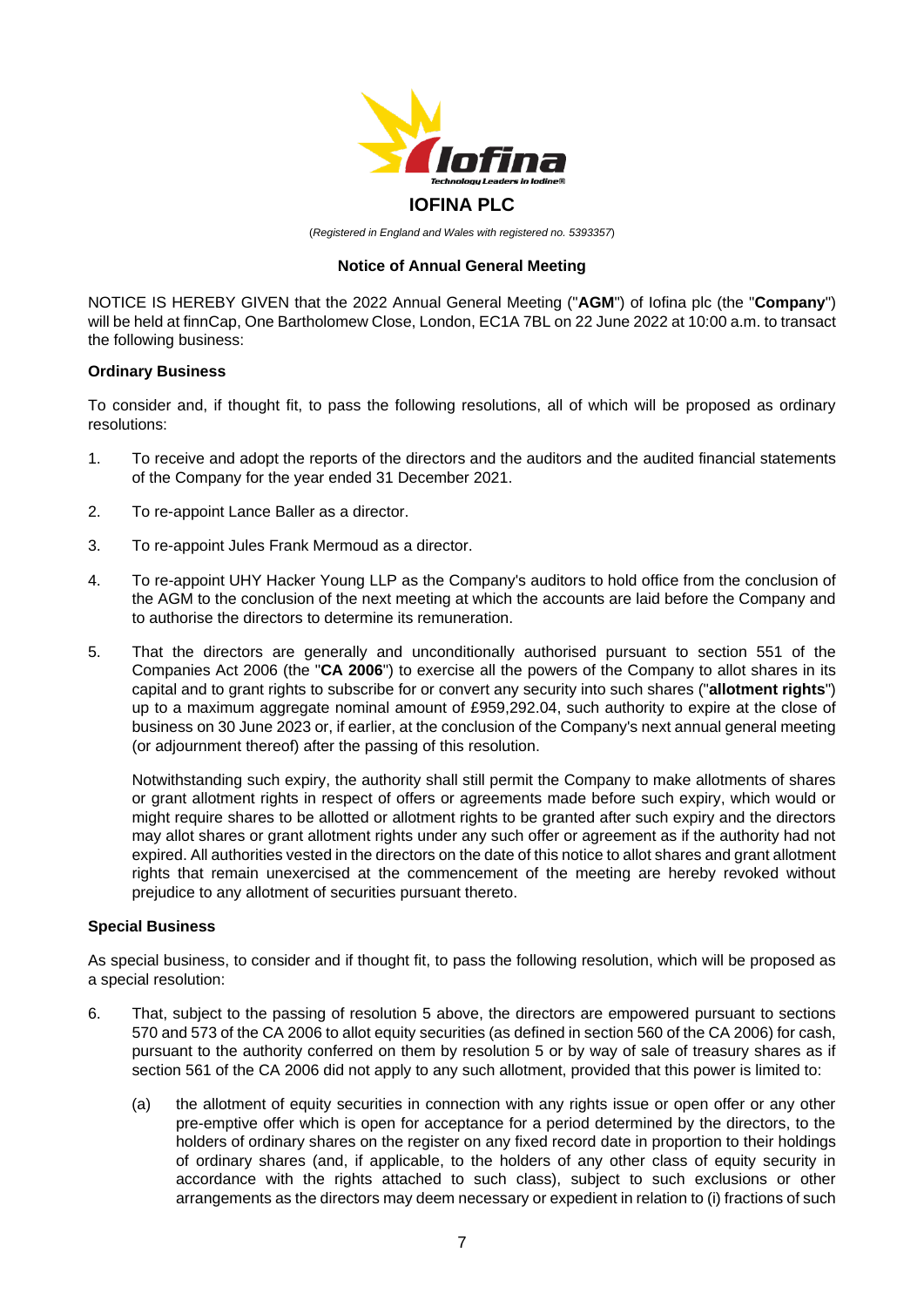securities, (ii) the use of one or more currencies for making payments in respect of such offer, (iii) any such shares or other securities being represented by depositary receipts, (iv) treasury shares or (v) any legal or practical problems arising under the laws of, or the requirements of any regulatory body or any stock exchange in, any territory; and

(b) the allotment of equity securities (other than pursuant to paragraph (a) above) up to a maximum aggregate nominal amount of £575,575.22.

The power given by this resolution shall expire on the revocation or expiry (unless renewed) of the authority granted under resolution 5 in the notice of this meeting. Notwithstanding such expiry, the power shall still permit the Company to make allotments of equity securities in respect of offers or agreements made before such expiry which would or might require equity securities to be allotted after such expiry and the directors may allot equity securities under any such offer or agreement as if the power had not expired. All previous powers under sections 570 and 573 of the CA 2006 are revoked without prejudice to any allotment of securities pursuant thereto.

- 7. That the Company is generally and unconditionally authorised pursuant to section 701 of the CA 2006 to make market purchases (as defined by section 693 of the CA 2006) of any of its ordinary shares upon and subject to the following conditions:
	- (a) the maximum number of ordinary shares authorised to be purchased under this authority is 19,185,841;
	- (b) the minimum price (exclusive of expenses) which may be paid for an ordinary share is its nominal value;
	- (c) the maximum price which may be paid for an ordinary share is the higher of (i) an amount equal to 105% of the average of the middle market quotations for an ordinary share taken from the London Stock Exchange Daily Official List for the five business days immediately preceding the day on which the share is purchased and (ii) the higher of the price of the last independent trade and the highest current bid on the London Stock Exchange at the time the purchase is carried out (in each case, exclusive of expenses); and
	- (d) the authority hereby conferred shall (unless previously renewed) expire at the close of business on 30 June 2023 or, if earlier, at the conclusion of the Company's next annual general meeting (or adjournment thereof) after the passing of this resolution except that the Company may at any time prior to the expiry of such authority enter into a contract for the purchase of ordinary shares which would or might be completed wholly or partly after the expiry of such authority and the Company may complete a purchase of ordinary shares in pursuance of any such contract as if the authority had not expired.
- 8. That the regulations contained in the document produced to the meeting are adopted as the Company's new articles of association in substitution for, and to the exclusion of, the Company's existing articles of association.

27 May 2022

Registered office: 48 Chancery Lane London WC2A 1JF

By order of the Board:

**Simon Holden** *Company Secretary*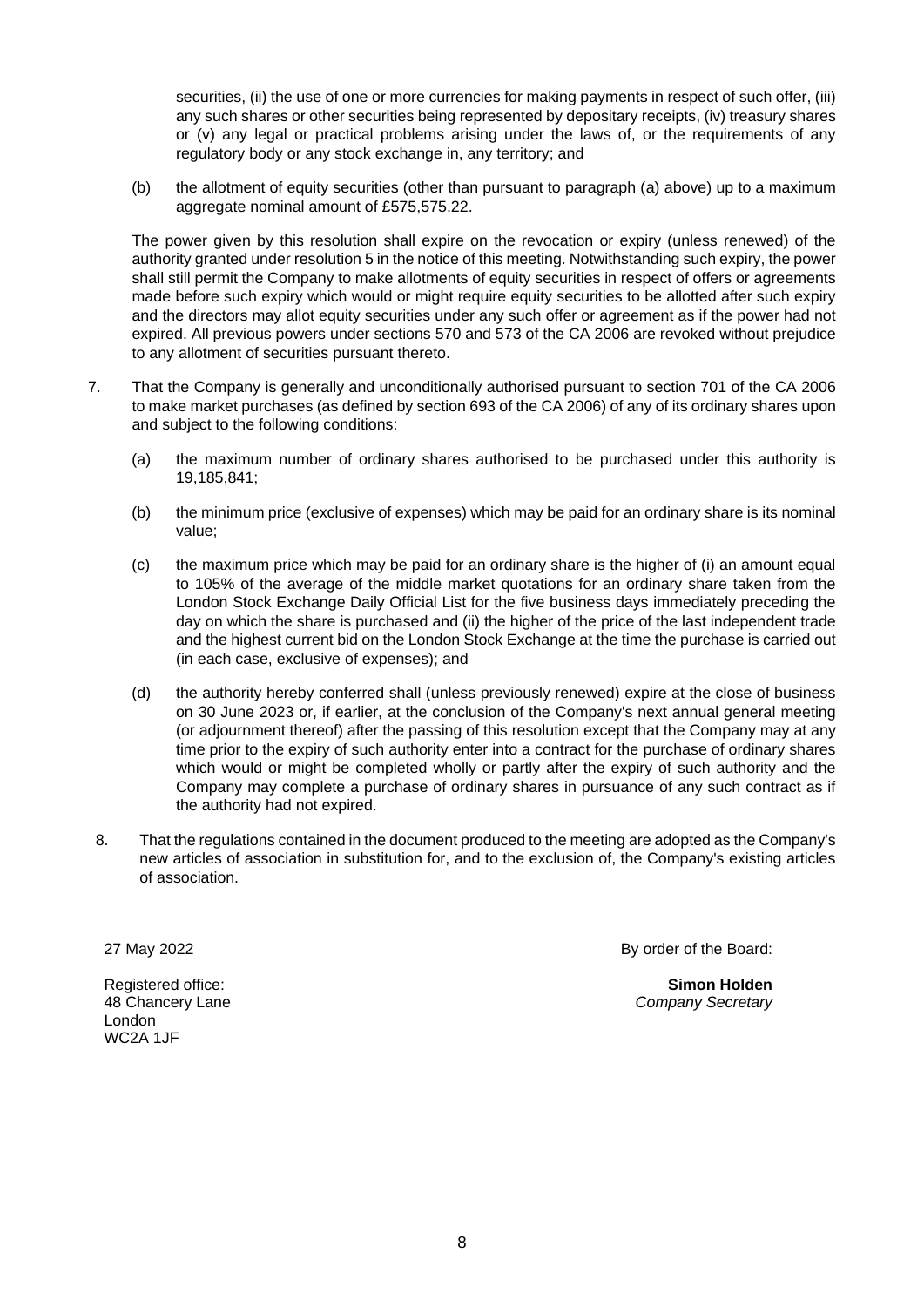### **EXPLANATORY NOTES**

#### *Entitlement to vote*

1. To be entitled to vote at the meeting (and for the purposes of the determination by the Company of the votes that may be cast in accordance with Regulation 41 of the Uncertificated Securities Regulations 2001), only those members registered in the Company's register of members at close of business on 20 June 2022 (or, if the meeting is adjourned, at the close of business on the day two business days prior to the adjourned meeting) shall be entitled to vote at the meeting. Changes to the register of members of the Company after the relevant deadline shall be disregarded in determining the rights of any person to attend and vote at the meeting.

### *Appointment of proxies*

- 2. If you are a member of the Company at the time set out in note 1 above, you are entitled to appoint a proxy to exercise all or any of your rights to attend, speak and vote at the meeting. You can appoint a proxy only using the procedures set out in these notes and any explanatory notes provided on Link Group's Signal shares online portal.
- 3. A proxy does not need to be a member of the Company but in ordinary circumstances would need to attend the meeting to represent you.
- 4. You may appoint more than one proxy provided each proxy is appointed to exercise rights attached to different shares. You may not appoint more than one proxy to exercise rights attached to any one share. To appoint more than one proxy, please indicate on your proxy submission how many shares it relates to.
- 5. A vote withheld is not a vote in law, which means that the vote will not be counted in the calculation of votes for or against the Resolution. If no voting indication is given, your proxy will vote or abstain from voting at his or her discretion. Your proxy will vote (or abstain from voting) as he or she thinks fit in relation to any other matter which is put before the meeting.

## *Appointment of proxy using hard copy Form of Proxy*

6. A hard copy Form of Proxy has not been sent to you, but you can request one directly from the Registrars. Link Group's general helpline is +44 (0)371 664 0391. Calls are charged at the standard geographic rate and will vary by provider. Calls from outside the UK will be charged at the applicable international rate. Lines are open 9:00 a.m. to 5:30 p.m., Monday to Friday, excluding public holidays in England and Wales. Alternatively, you can request a hard copy via email at enquiries@linkgroup.co.uk or via postal address at Link Group, PXS 1, Central Square, 29 Wellington Street, Leeds LS1 4DL. In the case of a member which is a company, the Form of Proxy must be executed under its common seal or signed on its behalf by an officer of the company or an attorney for the company. Any power of attorney or any other authority under which the Form of Proxy is signed (or a duly certified copy of such power or authority) must be included with the Form of Proxy.

#### *Appointment of a proxy online*

7. You may submit your proxy electronically using the online portal at [www.signalshares.com.](https://www.signalshares.com/) Shareholders can use this service to vote or appoint a proxy online. The voting deadline is 10:00 a.m. on 20 June 2022. Shareholders will need to use the unique personal identification Investor Code printed on your share certificate. If you need help with voting online, please contact our Registrars on +44 (0)371 664 0391 or via email at enquiries@linkgroup.co.uk. Calls are charged at the standard geographic rate and will vary by provider. Calls from outside the UK will be charged at the applicable international rate. Lines are open 9:00 a.m. to 5:30 p.m., Monday to Friday, excluding public holidays in England and Wales.

### *Appointment of proxies through CREST*

8. CREST members who wish to appoint a proxy or proxies by utilising the CREST electronic proxy appointment service may do so for the meeting and any adjournment(s) of it by using the procedures described in the CREST Manual (available from [https://www.euroclear.com/site/public/EUI\)](https://my.euroclear.com/eui/en/reference/public/legal-information/crest-manual.html). CREST Personal Members or other CREST sponsored members, and those CREST members who have appointed a voting service provider(s), should refer to their CREST sponsor or voting service provider(s), who will be able to take the appropriate action on their behalf. For a proxy appointment made by means of CREST to be valid, the appropriate CREST message (a CREST Proxy Instruction) must be properly authenticated in accordance with Euroclear UK & Ireland Limited's ("**EUI**") specifications and must contain the information required for such instructions, as described in the CREST Manual. The message must be transmitted to be received by the issuer's agent (ID: RA10) by no later than 10:00 a.m. on 20 June 2022. For this purpose, the time of receipt will be taken to be the time (as determined by the timestamp applied to the message by the CREST Applications Host) from which the issuer's agent is able to retrieve the message by enquiry to CREST in the manner prescribed by CREST.

CREST members and, where applicable, their CREST sponsors or voting service providers should note that EUI does not make available special procedures in CREST for any particular messages. Normal system timings and limitations will therefore apply in relation to the input of CREST Proxy Instructions. It is the responsibility of the